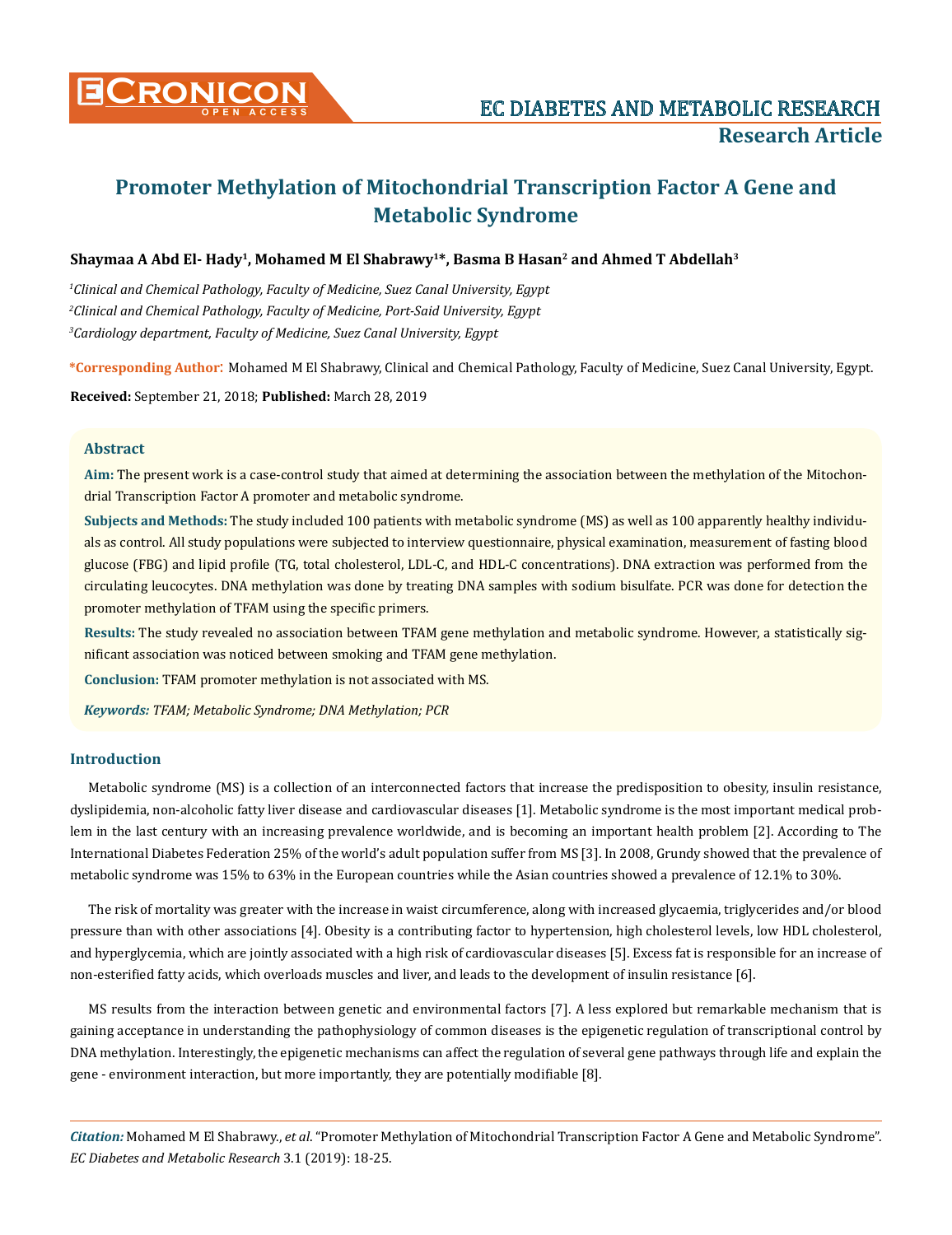Defective mitochondrial function is considered the cornerstone of metabolic syndrome. One of the main features of metabolic syndrome is defective cell metabolism that may result from imbalance between nutrient intake and utilization of nutrient for energy production [9].

Mitochondrial transcription factor A (TFAM) is essential for mitochondrial genome regulation affecting transcription initiation and replication [10]. TFAM gene is mapped on chromosome 10q21.1. TFAM is a nuclear-encoded protein of 246 amino acids. TFAM is considered a key regulator of mtDNA transcription and replication . TFAM has an vital role for the maintenance of mtDNA as it is involved in direct regulation of mitochondrial DNA (mtDNA) copy number, affecting transcription initiation and replication [7].

The role TFAM as a sequence-specific transcription factor at mitochondrial promoters has been definitely recognized. Being an abundant protein, TMFA has other additional functions. Most of TFAM is bound at different regions all over the entire length of mtDNA and so it helps in maintaining nucleoid architecture [11].

Mitochondrial and nuclear genomes encode mitochondrial electron transport enzymes and ATP synthase genes. Mitochondrial transcriptional factors include mitochondrial transcriptional factor A (TFAM), B1 (TF1BM) or B2 (TF2BM) and RNA polymerase transcript mitochondrial encoded genes. TFAM is a key regulator of mt-DNA replication and transcription. Therefore, TFAM controls mitochondrial ATP production. Although TFAM is considered as mt-DNA specific transcriptional factor, it also controls nuclear DNA transcription i.e. SERCA2a gene. Transcription of genes for mitochondrial enzymes that produce ATP and the gene for SERCA2a that consumes ATP is coordinately regulated by the same factor. The same factor, TFAM, control not only the transcription of genes for mitochondrial enzymes that produce ATP but also the transcription of genes for SERCA2a that consumes ATP [12].

Age-related alterations of oxidative stress may result in changes in TFAM activities which in turn affect mtDNA replication [13]. Methylation of TFAM promoter may lead to insulin resistance [7].

TFAM gene disruption results in mtDNA depletion and oxidative phosphorylation capacity loss [14]. Distorted mitochondrial functions, decreased [ATP synthesis](https://www.sciencedirect.com/topics/biochemistry-genetics-and-molecular-biology/atp-synthase) and increased ROS generation inducing [oxidative stress](https://www.sciencedirect.com/topics/medicine-and-dentistry/oxidative-stress) result in insulin resistance and obesity/diabetes. Energy production imbalance energy utilization leading to impaired cell metabolism. High levels of glucose augment increased production of ROS that causes morphological changes in mitochondria. Impaired Mitochondrial function leads to increased production of ROS and interference with oxidation of [acetyl CoA](https://www.sciencedirect.com/topics/medicine-and-dentistry/acetyl-coa) causing increased lipid and [diacylglycerol](https://www.sciencedirect.com/topics/medicine-and-dentistry/diacylglycerol) which in turn results in inhibition of insulin [sig](https://www.sciencedirect.com/topics/biochemistry-genetics-and-molecular-biology/signal-transduction)[naling pathway.](https://www.sciencedirect.com/topics/biochemistry-genetics-and-molecular-biology/signal-transduction) This contributes to insulin resistance and accumulation of excess glucose leading to chronic [hyperglycemia](https://www.sciencedirect.com/topics/medicine-and-dentistry/hyperglycemia) [15].

So, it's important to study if methylation of mitochondrial transcription factor A promoter is associated with metabolic syndrome.

#### **Subjects and Methods**

This case-control study was carried out at the Internal Medicine clinic and Clinical Pathology department, Suez Canal University hospital. The study included 100 patients with metabolic syndrome as well as 100 apparently healthy volunteers as control (employee and attendants without MS). All participants were Egyptians and of Egyptian descendants. Ethics Committee of the Suez Canal University approved the study that was carried out in accordance with the Helsinki Declaration. An informed written consent was obtained from each individual.

According to the National Cholesterol Education Program Adult Treatment panel III (NCEP ATP III) criteria (expert panel on Detection and Treatment of High Blood Cholesterol in Adults, 2001), patients with metabolic syndrome was selected as having three or more of the following five criteria: waist circumference (cm); male  $\geq 102$  cm and female  $\geq 88$  cm, HDL-cholesterol: male  $\lt 40$  mg/dl and female  $\lt 50$ mg/dl, Triglyceride ≥ 150 mg/dl, Fasting glucose ≥ 100 mg/dl and/ or Blood pressure ≥ 130/85 mmHg [4].

Patients with metabolic syndrome were taking drugs for controlling their conditions. Mostly they were on oral hypoglycemic drugs, other were on insulin beside their drugs for controlling hypertension or their high lipid profile.

*Citation:* Mohamed M El Shabrawy., *et al*. "Promoter Methylation of Mitochondrial Transcription Factor A Gene and Metabolic Syndrome". *EC Diabetes and Metabolic Research* 3.1 (2019): 18-25.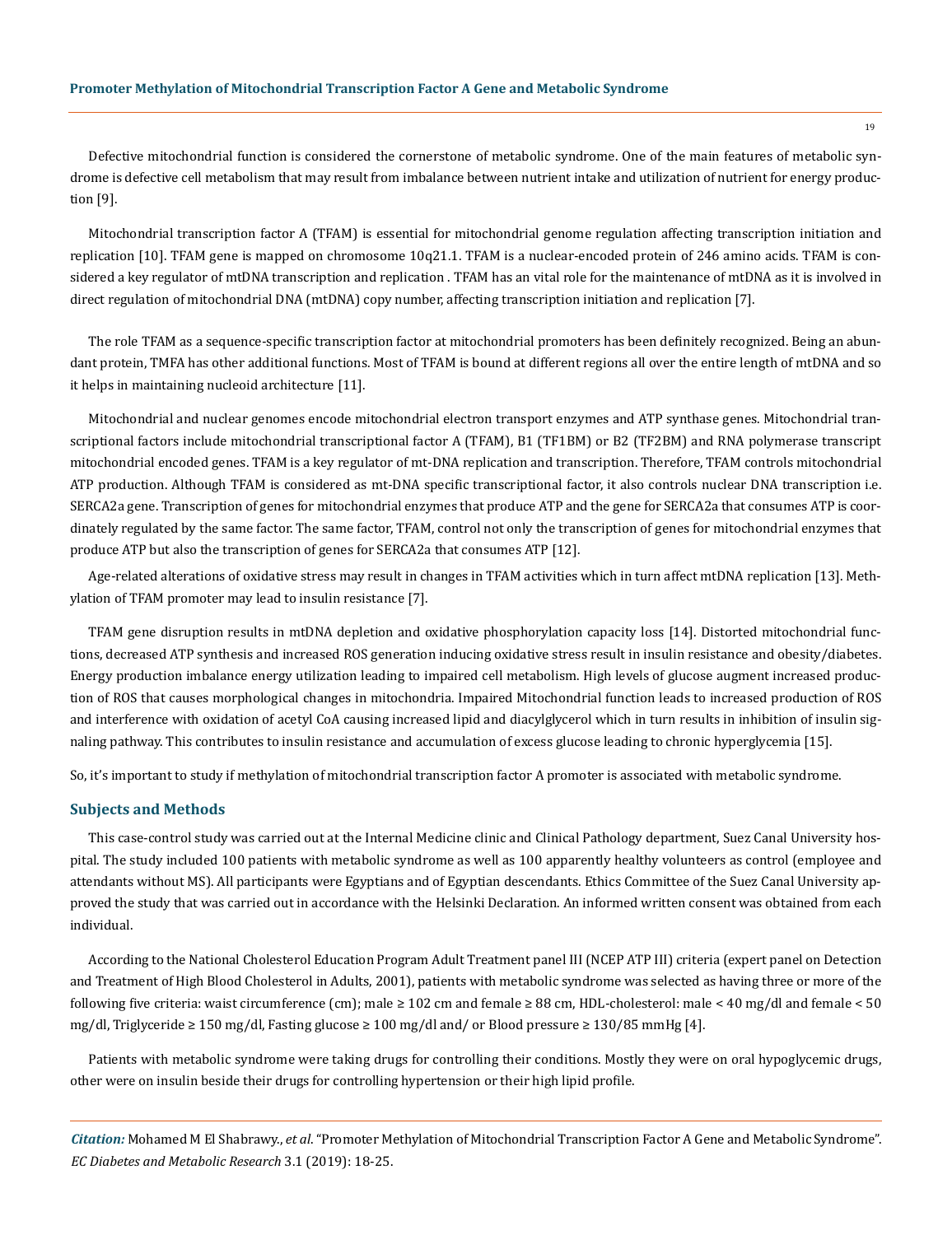All study populations (patients and controls) were subjected to interview questionnaire, and measurement of body weight, height, and waist circumference in cm, systolic and diastolic blood pressure.

Blood samples were collected after 12 hours fasting and were subjected to measurement of fasting blood glucose (FBG) and lipid profile (TG, total cholesterol, LDL-C, and HDL-C) by Cobas C501 Chemistry auto-analyzer (Roche diagnostic, Germany).

DNA extraction was done from the circulating leucocytes, using the patients' whole blood, by commercially available spin column kits (QIAamp® DNA Blood Mini Kit, QIAGEN, Stanford, Valencia, CA, USA). The extracted DNA samples were stored at -20°C for the next step of methylation assay.

DNA methylation was done by treating DNA samples with sodium bisulfite, which modifies of un-methylated C (Cytosine) to U (Uracil) but the methylated C remain unmodified as they resist the conversion. Bisulfite treatment of DNA was done using EpiMark® Bisulfite Conversion kit (New England Biolabs® *Inc*, UK).

In 1980, Kuo and colleagues developed high performance liquid chromatography-ultraviolet (HPLC-UV) for quantification of deoxycytidine (dC) and methylated cytosines (5 mC) amount that is present in a hydrolysed DNA sample. It is still considered the "gold standard" assay even though significant limited use of this method because a specialized laboratory equipment is needed and a relatively large quantities (3-10 μg) of the DNA sample to be analyzed is required. In brief, first, the DNA is hydrolyzed into its constituent nucleoside bases, then the 5 mC and dC bases are separated chromatographically and the fractions measured. The 5 mC/dC ratio can be calculated and compared to the experimental and control samples [16].

Polymerase chain reaction (PCR) was done for detecting the promoter methylation of TFAM using thermocycler R-Corbett. Primers of first-stage detected a bisulfite-treated DNA but could not distinguish methylated from un-methylated alleles. Two pairs of primers were used in the second stage, one to detect un-methylated template, and the other pair for the detection of the methylated template. The forward primer of the first stage 5ʹ-GTAAGTTGGAGGTTAGATTGAAAG -3ʹ and the reverse one was 5ʹ-ATAAAATCTACATTCCAACCCC-3.

The following points were considered during primer design:

- Primer length should be between 18 24 nucleotides.
- The melting temperature (Tm) of the primers between 65°C and 75°C, and within 5°C of each other
- The GC content should be between 40 and 60%, with the 3' of a primer ending in C or G to promote binding.
- Avoidance of runs of 4 or more of one base, or dinucleotide repeats.
- Intra- and inter-primer homology should be avoided.
- • Designing primers was done using Invitrogen Vector NTI Advance Sequence Analysis Software.
- The amplicon size of the first stage is a 963 bp acting as template for the second stage.

The second stage primers were; one to amplify the un-methylated product and the other one to amplify the methylated product. Primer sequences that were used to amplify an un-methylated product were:

**Sense:** 5ʹ-TAATGGGTTTTATATAGATATATGG-3ʹ

**Non-sense:** 5ʹ- CAAAAATAATAACAAAAAAAACAAA-3ʹ

Primer sequences for the methylated reaction were: **Sense:** 5ʹ-TTAATGGGTTTTATATAGATATACGG-3ʹ

**Non-sense:** 5ʹ-AAAAATAATAACGAAAAAAACGAA-3ʹ

The amplicon size was 102-bp.

Amplification step was carried out in a 20 ul PCR reaction mixture containing 4 ul of bisulfate-treated genomic DNA, 10 pmol of each primer (2 ul of each primer), 10 ul 5x Emorald master mix\* and 2 μl PCR grade water.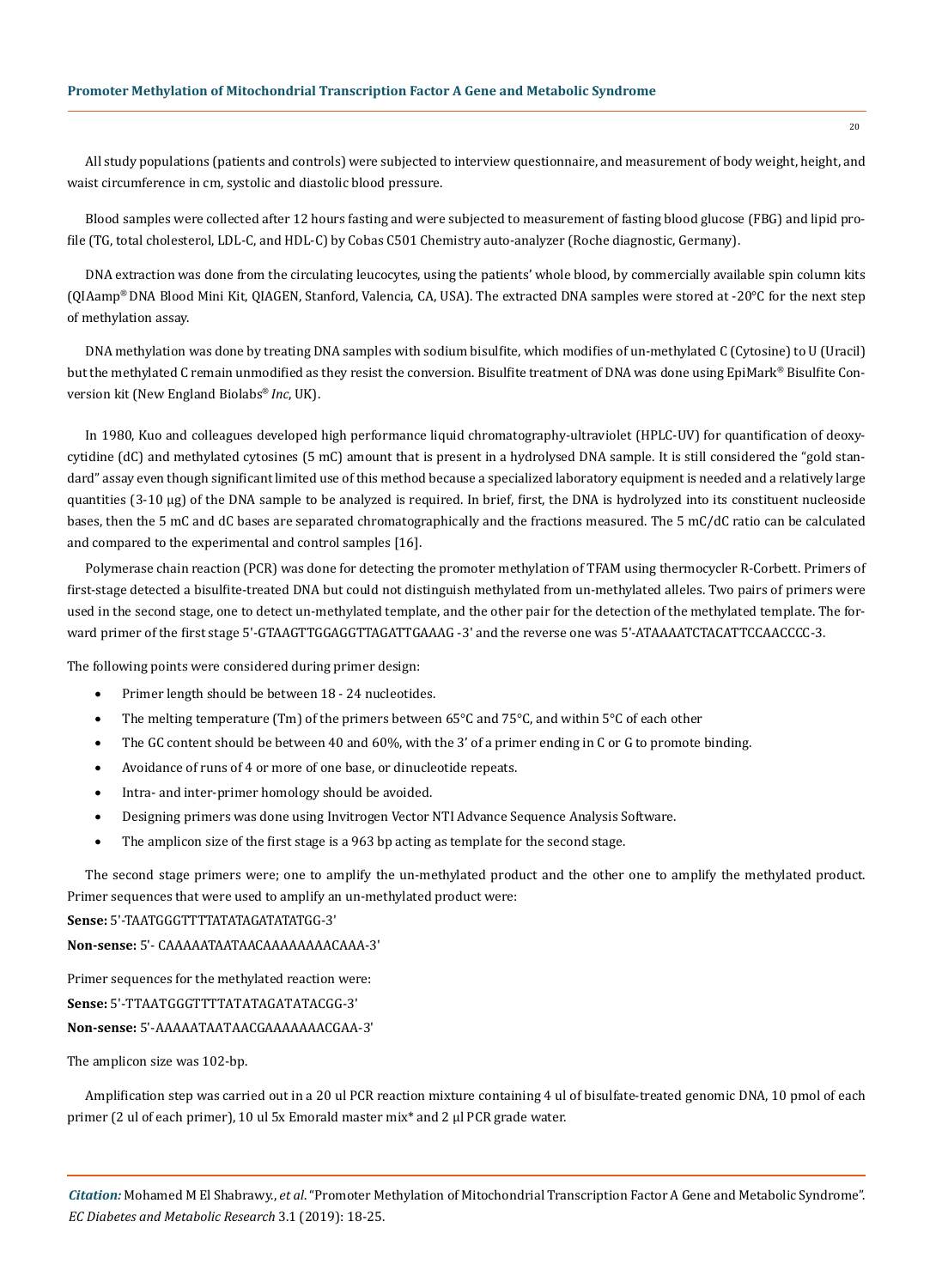The cycling conditions were as follow; initial denaturation at 95°C for 10 minutes, and denaturation for 35 cycles containing a 95°C for 30 seconds, primer annealing at 57°C for 30 seconds, and extension at 72°C for 30 seconds and 72°C for 10 minutes for final extension. The PCR products were visualized on 2% agarose gel. Gel electrophoresis was done on 2% agarose gel containing ethidium bromide to visualize PCR products using UV illumination and photograph was taken.



*Figure 1: Electrophoretic patterns of different TFAM 1 (methylation and un-methylation) gene. Lane 1: 100 bp DNA ladder Lane 2 and 3: UU genotype Lane 4 and 5: MU genotype Lane 6 and 7: MM genotype*

#### **Statistical analyses**

Statistical analyses were performed to investigate the association among TFAM DNA methylation, metabolic profile and metabolic syndrome. the association between metabolic syndrome with categorical variables including gender and smoking was studied by using either Pearson chi-square or Fisher exact test. The association between metabolic syndrome with categorical variables including gender and smoking was studied by using either Pearson chi-square or Fisher exact test. The association of MS with continuous variables including age, body mass index (BMI), total cholesterol, total triglycerides and glucose was tested by two sample t-test. The association between the TFAM methylation and metabolic criteria was tested by pearson correlation. The sensitivity of TFAM DNA methylation in diagnosing MS was analyzed by receiver operating characteristic (ROC) curve. The interaction of TFAM methylation and age was determined by Logistic regression. A statistically significant relation was considered if the p-value < 0.05. All the previously mentioned relations were analyzed using PASW Statistics 18.0 software (SPSS, Inc., Somers, NY, USA).

## **Results**

Demographic and clinical criteria for both study groups are presented in table 1.

*Citation:* Mohamed M El Shabrawy., *et al*. "Promoter Methylation of Mitochondrial Transcription Factor A Gene and Metabolic Syndrome". *EC Diabetes and Metabolic Research* 3.1 (2019): 18-25.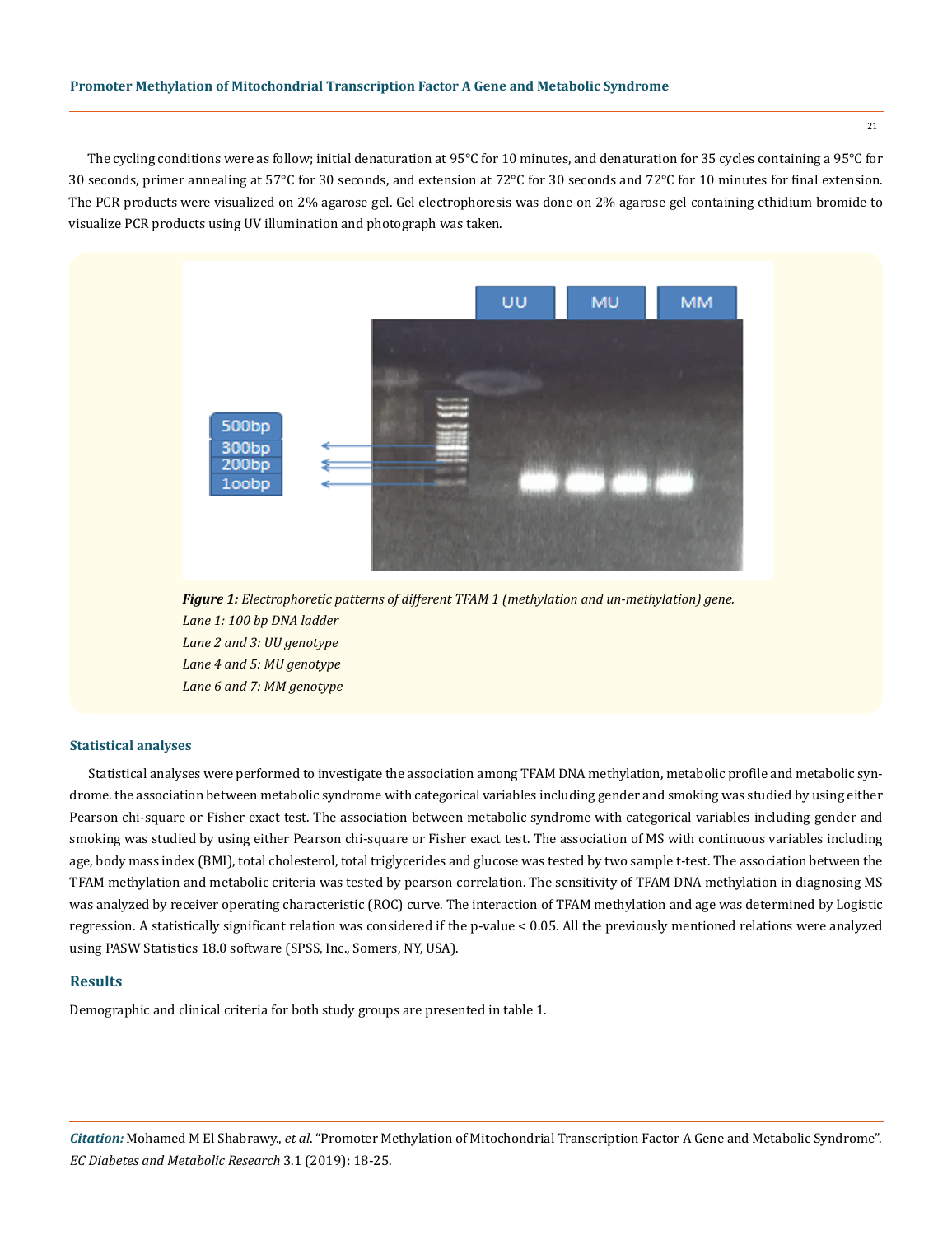| <b>Item</b>       | $MS$ group (n = 100) | Control group $(n = 100)$ | p-value      |
|-------------------|----------------------|---------------------------|--------------|
| Age (years)       | $55.9 \pm 10$        | $53.4 \pm 10.1$           | 0.240        |
| Smokers           | 20                   | $\Omega$                  | ${}_{0.001}$ |
| BMI $(kg/m2)$     | $36.3 \pm 5$         | $24.3 \pm 1.3$            | ${}_{0.001}$ |
| $WC$ (cm)         | $110.7 \pm 6.6$      | $84.3 \pm 8.6$            | ${}_{0.001}$ |
| SBP (mmHg)        | $146 \pm 15$         | $121 \pm 10$              | ${}_{0.001}$ |
| DBP (mmHg)        | $92 \pm 10$          | $80 \pm 8$                | ${}_{0.001}$ |
| FBS (mg/dl)       | $300 \pm 94$         | $92 \pm 16$               | ${}_{0.001}$ |
| $TG \, (mg/dl)$   | $189 \pm 39$         | $89 \pm 30$               | ${}_{0.001}$ |
| $HDL-c$ (mg/dl)   | $39 \pm 12$          | $49 \pm 14$               | ${}_{0.001}$ |
| T. chol $(mg/dl)$ | $205 \pm 50$         | $183 \pm 36$              | 0.027        |
| LDL- $c$ (mg/dl)  | $126 \pm 45$         | $124 \pm 32$              | 0.800        |

*Table 1: Demographic and clinical criteria of study groups.*

*BMI: Body Mass Index; WC: Waist Circumference; SBP: Systolic Blood Pressure; DBP: Diastolic Blood* 

*Pressure;* 

*FBS: Fasting Blood Sugar; HDL: High Density Lipoprotein; LDL: Low Density Lipoprotein; T: Total.*

FBS, TG and total cholesterol were significantly higher among MS subjects in comparison to the healthy ones. However, HDL-cholesterol was significantly lower among MS population in comparison to control ones.

MS population showed the following genotype distribution: MM genotype was 9, MU was 70 and UU was 21. The control population genotype distribution was as follow: MM genotype was 9, MU was 74 and UU was 17. There were no statistically significant differences between both groups regarding the distribution of the genotypes.

In MS group, the frequency of the M and U alleles were 88 and 112 respectively; however in the control group the frequency of the M and U alleles were 92 and 108 respectively. There were statistically insignificant differences between MS cases and healthy controls. The potential risk for metabolic syndrome in the presence of UU was 1.3 (95%CI, 0.24 - 6.6) with p-value = 0.5600, while the potential risk for metabolic syndrome in the presence of MU was 0.92 (95%CI 0.22 - 4.1) with p-value = 0.6100. The potential risk for metabolic syndrome in the presence of UU and MU was  $1.0$  (95%CI, 0.23 - 4.3) with p-value = 0.6400.

| <b>Item</b>             | <b>MS</b> group | <b>Control group</b> | p-value |
|-------------------------|-----------------|----------------------|---------|
| Genotype                |                 |                      |         |
| MM                      | 9               | 9                    |         |
| MU                      | 70              | 74                   | 0.61    |
| UU                      | 21              | 17                   | 0.56    |
| <b>Allele frequency</b> |                 |                      |         |
| M                       | 88              | 92                   | 0.76    |
| U                       | 112             | 108                  | 0.75    |
| Allele carrier          |                 |                      |         |
| M                       | 79              | 83                   | 0.865   |
| H                       | 91              | 91                   |         |

*Table 2: Genotype distribution, allele frequency, allele carrier of TFAM gene methylation among study groups. All variables examined using* χ*2 test.*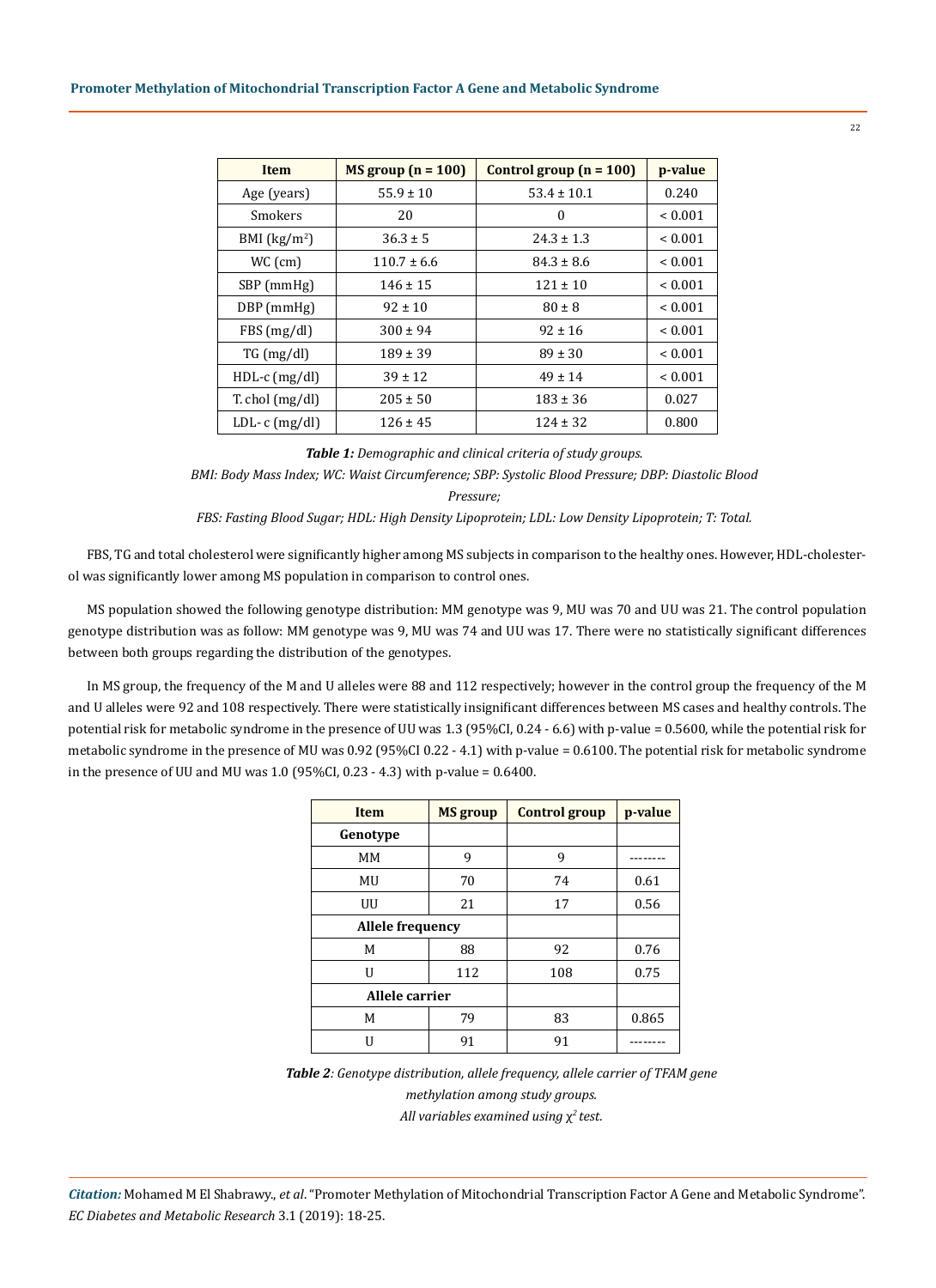Multivariate backward regression analysis model shows that higher age, weight, higher BMI, higher waist circumference, fasting glucose, triglycerides, cholesterol, LDL-C, UU, MU and MM genotypes were significantly associated with the presence of metabolic syndrome with p-value of < 0.0001, 0.014, 0.025, < 0.0001, 0.0010, 0.02600, 0.02000, 0.0020, < 0.0001, 0.01100, 0.01200 and 0.01100 respectively.

Interestingly, the study found that higher BMI and fasting glucose were significantly associated with the presence of UU genotype with p-value of 0.0020 and 0.0500 respectively. Moreover, higher waist circumference (p-value = 0.0001), fasting glucose (p-value = 0.02900) and triglycerides (p-value = 0.04900) were significantly associated with the presence of MU genotype. Also, higher fasting glucose was significantly associated with the presence of MM genotype (p-value = 0.0060).

Another interesting notification, in MS group, the prevalence of UU, MU and MM among smokers were 2, 16 and 2 while among nonsmokers were 19, 51 and 10 respectively. In control group, the prevalence of UU, MU and MM among non-smokers were 19, 72 and 9 respectively.

There was only significant difference regarding the prevalence of MU among smokers in comparison to non-smokers in both groups  $(p$  value =  $0.0020$ ).

#### **Discussion and Conclusion**

This study showed that the difference in the smoking status between metabolic patients and healthy controls was statistically significant. When methylation status is considered, smoking was highly associated with differential methylation in 310 genes that map to multiple biological process and cellular differentiation pathways [17].

Cigarette smoking may modulate DNA methylation, which interrogates DNA methylation at > 27,000 CpG sites located mostly in gene promoters [18].

The current study showed that there was no association between TFAM promoter methylation and MS. This was in agreement with Hashemi., *et al.* (2014) who conducted a similar study revealing that there was no association between TFAM promoter hypermethylation and MS.

Increased production of reactive oxygen species in adipocytes cause mitochondrial dysfunction predisposing to the down-regulation of GLUT4 and insulin resistance [19]. Gemma., *et al.* [20] suggested that there may be an association between TFAM promoter methylation and metabolic syndrome. Sookoian., *et al.* [21] studied the effect of epigenetic factors on the development of insulin resistance. They evaluated whether impaired insulin sensitivity might result from methylation of peroxisome proliferator-activated receptor c co-activator 1 alpha (PPARGC1A) and TFAM promoters in the liver. Their study concluded that in non-alcoholic fatty liver disease (NAFLD) patients, there was a correlation between PPARGC1A promoter methylation level, homeostatic model assessment- insulin resistance (HOMA-IR) and plasma fasting insulin levels, while there was an inverse relation between TFAM promoter methylation and fasting insulin.

In an animal experiment conducted by Holmstrom., *et al.* [22] to study how tissue-specific role of mitochondrial respiratory capacity predispose to impaired insulin sensitivity and type II diabetes. They revealed that levels TFAM were decreased together with high levels of proteins associated with mitochondrial dynamics in obese diabetic mice. The researchers concluded that mitochondrial dysfunction corresponded to insulin resistance in liver and skeletal muscle in obese diabetic mice.

van Otterdijk., *et al.* [1] showed that methylation levels were not different in patients with MS and T2D and healthy controls, while there was a trend to significant difference in methylation level regarding Paternally-expressed gene 3 protein (PEG3). Differences in individual CpG loci methylation were observed even though no difference was shown in methylation of the studied genes.

In a study of epigenetics of the human genome in diabetic patients, insulin resistant patients were similar to healthy individuals as regards the differentially methylated although some loci were nominally significant [23].

*Citation:* Mohamed M El Shabrawy., *et al*. "Promoter Methylation of Mitochondrial Transcription Factor A Gene and Metabolic Syndrome". *EC Diabetes and Metabolic Research* 3.1 (2019): 18-25.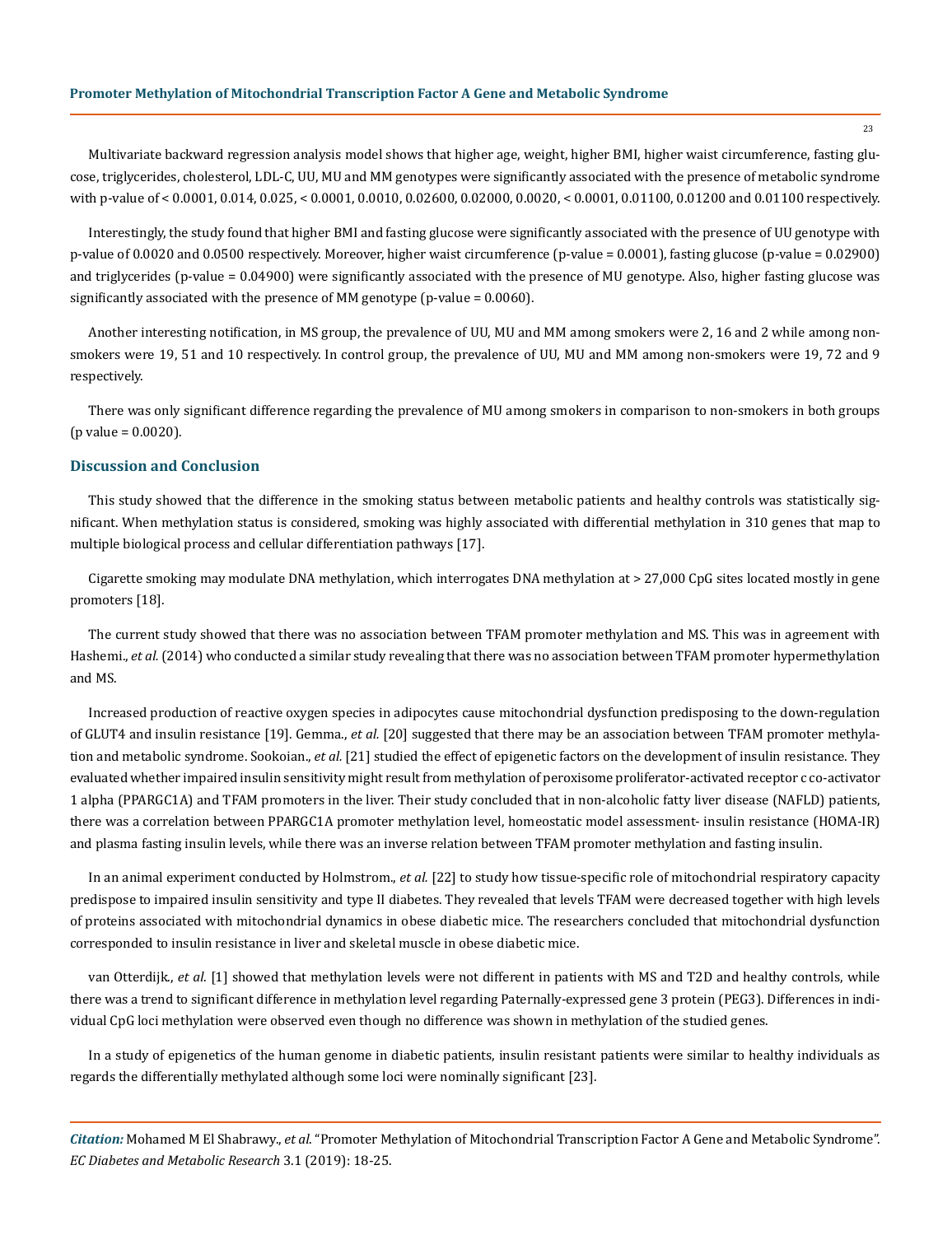Mitochondrial transcription factor A (TFAM) affects transcription initiation and replication and therefore has an essential role in direct regulation of mitochondrial genome. In type II diabetes, alterations in mitochondrial DNA replication might occur due to age-related modifications of oxidative stress could impact by regulating the TFAM activity [24]. Impaired mitochondrial transcription is caused by decreased transport TFAM to mitochondria in addition to and decreased linkage between TFAM and mitochondrial DNA [25].

This unexpected result could be explained by some reasons. First, the interaction between TFAM with some MS components as arterial hypertension and dyslipidemia still unclear. Second, the association between promoter TFAM methylation and MS criteria is still unknown. Third, the number of the studied population was limited. Fourth, TFAM promoter methylation may be affected by other factors as ethnicity and environment.

### **Bibliography**

- 1. Otterdijk S., *et al*[. "DNA methylation of candidate genes in peripheral blood from patients with type 2diabetes or the metabolic syn](https://www.ncbi.nlm.nih.gov/pubmed/28727822)drome". *Plos One* [12 \(2017\): e0180955.](https://www.ncbi.nlm.nih.gov/pubmed/28727822)
- 2. Kordi-Tamandani D., *et al*[. "Association between paraoxonase-1 gene polymorphisms and risk of metabolic syndrome".](https://www.ncbi.nlm.nih.gov/pubmed/21573798) *Molecular Biology Reports* [39.2 \(2012\): 937-943.](https://www.ncbi.nlm.nih.gov/pubmed/21573798)
- 3. Yoon G., *et al*[. "Ultra-high dimensional variable selection with application to normative aging study: DNA methylation and metabolic](https://www.ncbi.nlm.nih.gov/pubmed/28264653)  syndrome". *[BMC Bioinformatics](https://www.ncbi.nlm.nih.gov/pubmed/28264653)* 18.1 (2017): 156.
- 4. [National Cholesterol Education Program \(NCEP\) Expert Panel on Detection , Evaluation and Treatment of High Blood Cholesterol in](https://www.ncbi.nlm.nih.gov/pubmed/11368702)  [Adults \(Adult Treatment Panel III\). "Third report of the national cholesterol education program \(NCEP\) expert on detection, evalua](https://www.ncbi.nlm.nih.gov/pubmed/11368702)[tion and treatment of high blood cholesterol in adults \(adult treatment panel III\)".](https://www.ncbi.nlm.nih.gov/pubmed/11368702) *Journal of the American Medical Association* 285.19 [\(2001\): 2486-2497.](https://www.ncbi.nlm.nih.gov/pubmed/11368702)
- 5. Hu G., *et al*[. "Plasma insulin and cardiovascular mortality in non-diabetic European men and women: a meta-analysis of data from](https://www.ncbi.nlm.nih.gov/pubmed/15241592)  [eleven prospective studies. The DECODE Insulin Study Group".](https://www.ncbi.nlm.nih.gov/pubmed/15241592) *Diabetologia* 47.7 (2004): 1245-1256.
- 6. Gallagher E., *et al*[. "Insulin resistance in obesity as the underlaying cause for the metabolic syndrome".](https://www.ncbi.nlm.nih.gov/pubmed/20960553) *Mount Sinai Journal of Medicine* [77.5 \(2010\): 511-523.](https://www.ncbi.nlm.nih.gov/pubmed/20960553)
- 7. Hashemi M., *et al*[. "Association of the Promoter Methylation of Mitochondrial Transcription Factor A With Susceptibility to Metabolic](http://genecelltissue.com/en/articles/15122.html)  Syndrome". *[Gene, Cell and Tissue](http://genecelltissue.com/en/articles/15122.html)* 1.1 (2014): e18308.
- 8. [Sookoian S and Pirol C. "The genetic epidemiology of non-alcoholic fatty liver disease: towards a personalized medicine".](https://www.ncbi.nlm.nih.gov/pubmed/22824476) *Clinical Liver Disease* [16.3 \(2012\): 467-485.](https://www.ncbi.nlm.nih.gov/pubmed/22824476)
- 9. [Hardwick J. "Does Mitochondrial Size or Number Play a Role in Metabolic Syndrome?"](https://cdn.neoscriber.org/cdn/serve/313ea/11c4a89def855df8213b07121e0f773287fb5400/14797-pdf.pdf) *Gene, Cell and Tissue* 1.2 (2014): e21227.
- 10. [Kusminski C and Scherer P. "Mitochondrial dysfunction in white adipose tissue".](https://www.ncbi.nlm.nih.gov/pubmed/22784416) *Trends in Endocrinology and Metabolism* 23.9 [\(2012\): 435-443.](https://www.ncbi.nlm.nih.gov/pubmed/22784416)
- 11. Wang Y., *et al*[. "Genome-wide analysis reveals coating of the mitochondrial genome by TFAM".](https://www.ncbi.nlm.nih.gov/pubmed/23991223) *PLoS ONE* 8.8 (2013): e74513.
- 12. Watanabe A., *et al*[. "Mitochondrial transcriptional factors TFAM and TF2BM regulate Serca2 gene transcription".](https://www.ncbi.nlm.nih.gov/pubmed/21113058) *Cardiovascular Research* [90.1 \(2011\): 57-67.](https://www.ncbi.nlm.nih.gov/pubmed/21113058)
- 13. Choi Y., *et al*[. "Mitochondrial transcription factors A \(mtTFA\) and diabetes".](https://www.ncbi.nlm.nih.gov/pubmed/11733104) *Diabetes Research and Clinical Practice* 54.2 (2001): S3- [S9.](https://www.ncbi.nlm.nih.gov/pubmed/11733104)

*Citation:* Mohamed M El Shabrawy., *et al*. "Promoter Methylation of Mitochondrial Transcription Factor A Gene and Metabolic Syndrome". *EC Diabetes and Metabolic Research* 3.1 (2019): 18-25.